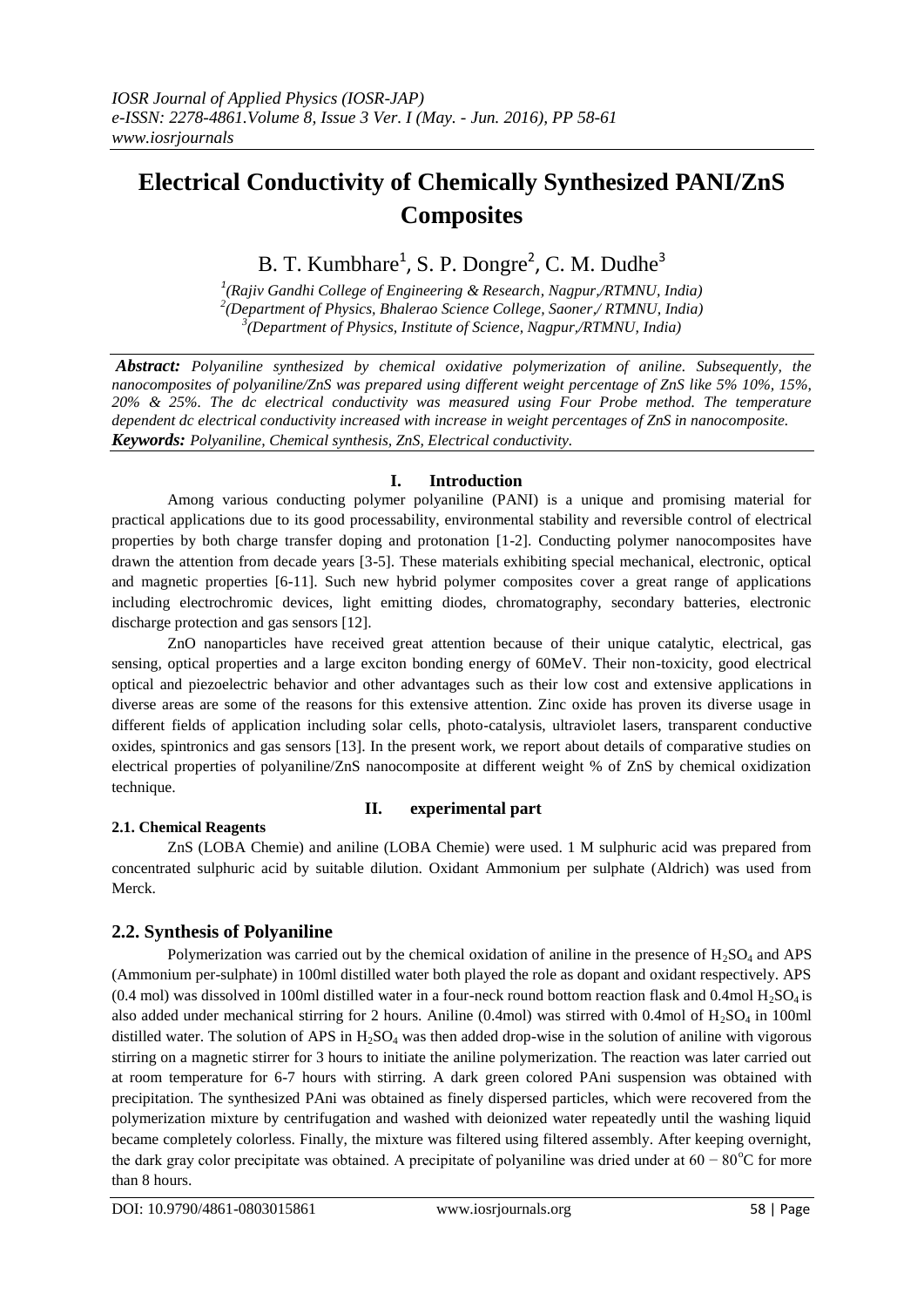# **2.3. Synthesis of PAni-ZnS Nanocomposites:**

The synthesis steps of PAni/ZnS nanocomposite are similar to the synthesis method of PAni. Different amount of ZnS were dispersed into the APS solution and stirred for 1 hour prior to the addition of aniline. Aniline (0.4 mol) stirred with 0.4mol  $H_2SO_4$  in 100 ml of distilled water were added drop-wised using burette into the APS- ZnS solution and stirred vigorously to form homogeneous dispersion [14]. For convenience, PAni Composites were prepared with different weight percentages of ZnS i.e. 5%, 10%, 15%, 20% &25%.Same synthesis conditions were maintained for all composites as that of pure PAni to compare.

## **III. Analytical technique**

XRD spectra of all samples were taken on Philips PW - 3050/60 (Theta/Theta), Automatic X-ray diffractometer using Cu-Kα radiation of wavelength 1.5406 Å, continuous scan of 2o/ min., with an accuracy of 0.01 at 40 KV and 30 mA.



**Fig.1. XRD of Pure PAni**



 **Fig.2. XRD of Pani/ZnS nanocomposite (25%)**

#### **IV. Results and discussion**

The X-ray diffraction patterns of Pure PAni do not shows sharp peaks and suggest generally amorphous nature. However, it display one broad peak in the range at  $2\theta = 20$  to  $25^{\circ}$  with the 'd' spacing of 3.50. The XRD peak for PAni/ZnS nanocomposite at (25% wt ratio of ZnS) shows maximum'd' value ,more extensive with greater degree of crystallity than pure PAni. The crystalline size of the crystalline particle can be determined using Debye Scherer formula [\_0.9 $\lambda$ BCos $\theta$ ]. The degree of crystallite increased in the nanocomposite hence the maximum electrical conductivity reported.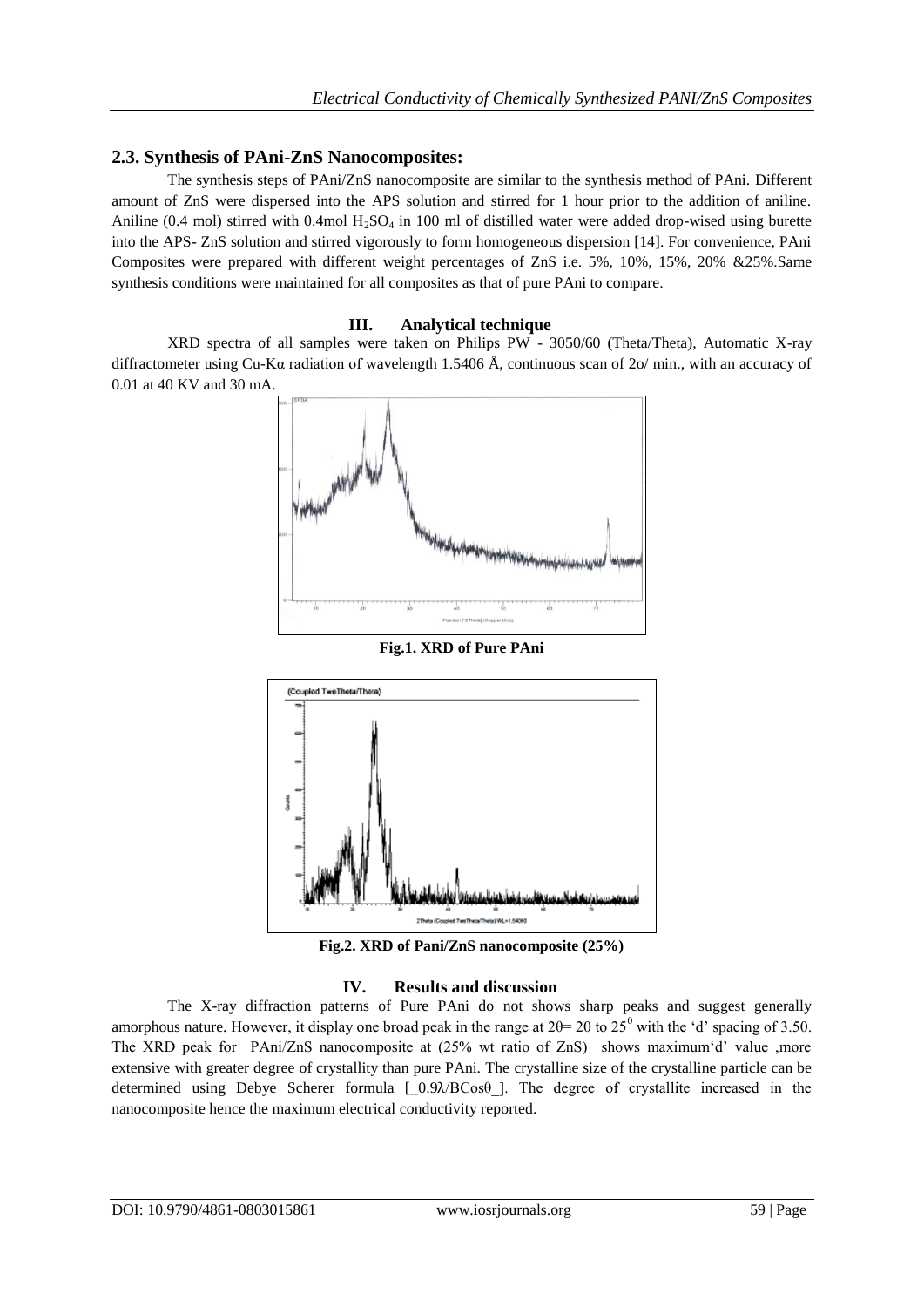

# **V. Electricity conductivity**

**Fig.3. Electrical conductivity of PAni/ZnS Nanocomposite with different wt % of ZnS.**

The DC electrical conductivity of PAni-ZnS nanocomposites (Fig.3.) is significantly higher in (25%ZnS) nanocomposite. The electrical conductivity of the Polyaniline substantially increased with the ZnS incorporation with different wt %. The conductivity depends on external factors such as compactness, delocalized length and microparticles orientation. The higher conductivity at (25%) PAni/ZnS nanocomposite is due to compactness of microparticles on the surface, maximum delocalization length and strong coupling through the grain boundary [15-16]. The lowered electrical conductivity in (10 to 20) percentage of PAni/ZnS nanocomposite<sub>2</sub> is due to random orientation of microparticle, weak coupling through the grain boundary and formation of agglomerates.

#### **5.1. Temperature dependent electrical conductivity:**

It is observed that the D.C. electrical conductivity (S/cm) of PAni/ZnS nanocomposite with different wt % of ZnS gets increases. As the suitable concentration of ZnS (25 % wt ratio) in the nanocomposite agglomeration reduced great amount and hence 25% PAni/ZnS nanocomposite shows maximum electrical conductivity. The maximum value of electrical conductivity obtained in 25% nanocomposite is  $5.097 \times 10^{-3}$  S/cm & pure PAni  $0.6456 \times 10^{-3}$ S/cm [17]. The decreasing conductivity with increasing temperature in remaining composite is owing to chemical change, its degradation or evaporation of dopant and formation of agglomeration [18-19]. The increase in conductivity in 25 % nanocomposite is attributed to polymer chain mobility and activation of dopant.

#### **VI. Conclusions**

The polyaniline/ZnS nanocomposite was successfully synthesized by chemical oxidative polymerization technique. From the comparative studies on the electrical properties of PAni/ZnS nanocomposite at different wt ratio of ZnS suggested that the D.C. electrical conductivity at  $115^{\circ}$ C is maximum at suitable wt ratio of ZnS (25%) than the other nanocomposite. The maximum value of electrical conductivity is 5.097 S/cm.

#### **References**

- [1]. G. Premamoy, K.S. Samir, C. Amit, *Eur. Polym. J.* 35 (1999) 699.
- [2]. B. A. Deore, I. Yu, M.S. Freund, *J. Am. Chem. Soc.*126 (2004) 52
- [3]. S. W. Phang, M. Tadokoro, J.Watanade, N. Kuramoto, *Curr. Appl. Phys.* 8 (2008) 391
- [4]. T. A. Kerr, H. Wu, L.F. Nazar, *Chem. Mater.* 8(1996) 2005.
- [5]. Y.-C. Liu, J.-M. Huang, C.-E. Tsai, T. C. Chuang, C. C. Wang, *Chem. Phys. Lett.* 387 (2004) 155.
- [6]. W. Jia, R. Tchoudakov, E. Segal, M. Narkis, A. Siegmann, *J. Appl. Polym. Sci.* 91 (2003) 1329.
- [7]. M. S. Cho, H. J. Choi, W. S. Ahn, *Langmuir* 20 (2004) 202.
- [8]. P. R. Somani, R. Marimuthu, U. P. Mulik, S. R. Sainkar, D. P. Amalnerkar, *Synth. Met.* 106 (1999) 45
- [9]. S. Kuwabata, N. Takahashi, S. Hirao, H. Yoneyama, *Chem. Mater.* 5 (1993) 437.
- [10]. H. L. Frisch, H. Song, J. Ma, M. Rafailovich, S. Zhu, N. L. Yang, X. J. Yan, *Phys. Chem. B* 105 (2001) 11901.